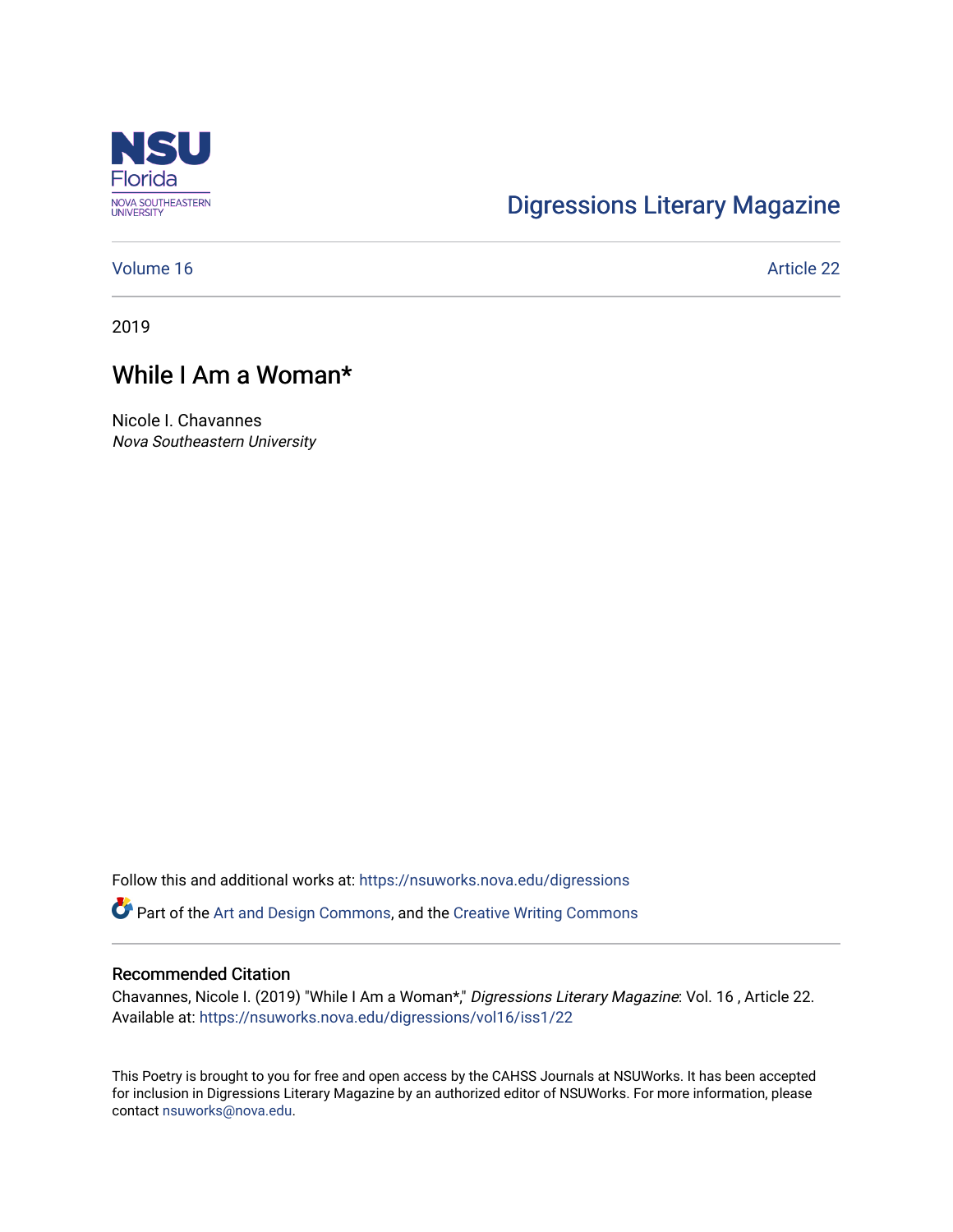### While I Am a Woman\*

#### Author Bio

Nicole has lived in South Florida her entire life and completed her undergrad at NSU, clearly, she loves change and yes, she still complains about the weather. Some of her passions include reading, writing, defending the Oxford comma, and critiquing unsatisfactory book-to-movie adaptations.